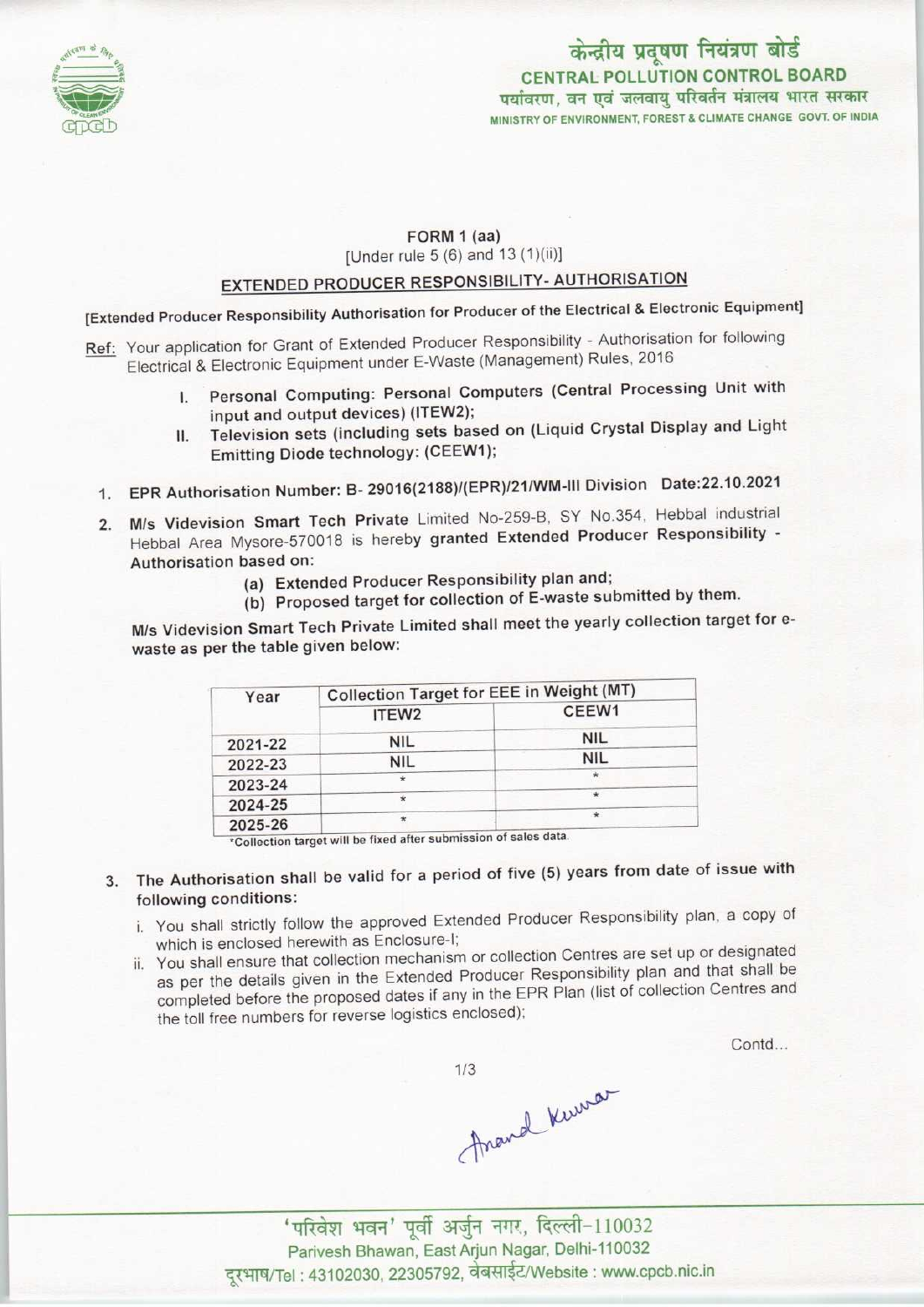

#### From pre page....

- iii. You shall ensure that all the collected e-waste is channelized to your PRO i.e. M/s PRO connect, G-7, New Market, Near Khasa Kothi Circle, Jaipur 302016, Rajasthan and records shall be maintained at PRO and your end;
- iv. You shall maintain records, in Form-2 of these Rules, of e-waste and make such records available for scrutiny by Central Pollution Control Board;
- v. You shall file annual returns in Form-3 to the Central Pollution Control Board on or before 30th day of June following the financial year to which that returns relates.

# vi. General Terms & Conditions of the Authorisation:

- a.The authorisation shall comply with provisions of the Environment (Protection) Act, a. The authorisation shall comply with provisions of the Environments<br>1986 and the E-waste (Management) Rules, 2016 made there under;<br>The authorisation or its renewal shall be produced for inspection at the request of
- b. The authorisation or its renewal shall be produced for inspection at the request of an officer authorised by the Central Pollution Control Board;
- c.Any change in the approved Extended Producer Responsibility plan should be informed to Central Pollution Control Board within 15 days on which decision shall be communicated by Central Pollution Control Board within sixty days;
- d. It is the duty of the authorised person to take prior permission of the Central Pollution Control Board to close down any collection centre/points or any other facility which are part of the EPR plan;
- e.An application for the renewal of authorisation shall be made as laid down in subrule (vi) of rule of 13(1) the E- Waste (Management) Rules, 2016;
- f. The Board reserves right to cancel/amend/revoke the authorisation at any time as per the policy of the Board or Government.

### vii. Additional Conditions: -

- a) That the applicant will submit annual sales data along with annual returns;
- b) That the applicant has to ensure that the addresses of collection points provided by them in their EPR Plan are correct and traceable and the collection points/centres
- are functional;<br>That is the application for grant of EPR Authorisation in case of applicant adding/changing PRO or changing its EPR Plan;

Contd.....

 $2/3$ 

frand knewar